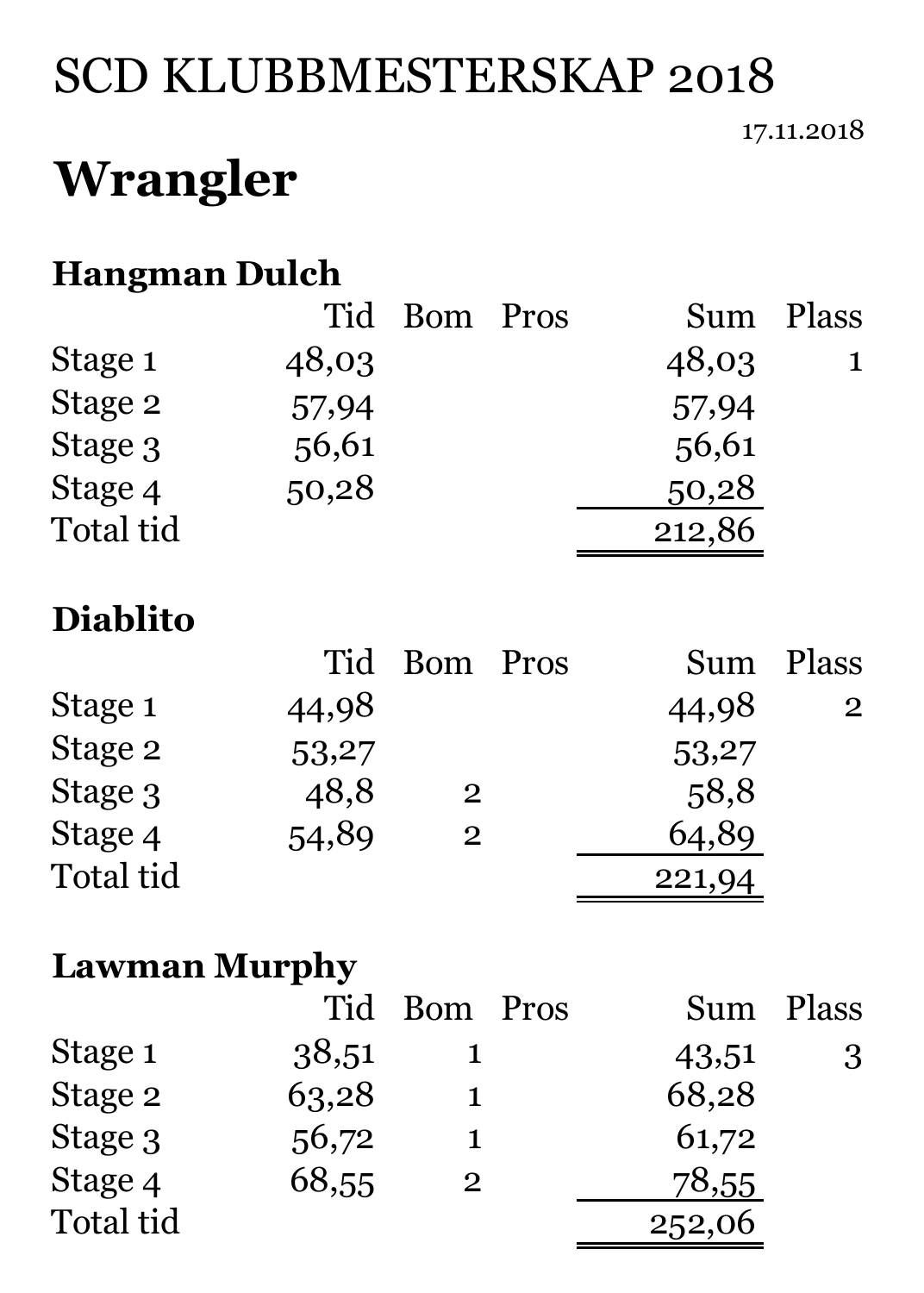# **Spanish Carpenter**

| <b>Tid</b> | Bom | Sum         | Plass |
|------------|-----|-------------|-------|
| 67,12      |     | 77,12       |       |
| 76,5       | 3   | 91,5        |       |
| 77,18      |     | 92,18       |       |
| 71,84      | 5   | 106,84      |       |
|            |     | 367,64      |       |
|            |     | <b>Pros</b> |       |

# **Elder Statesman**

## **Geordie Mac Loud**

|           |        | Tid Bom        | Pros | Sum    | Plass |
|-----------|--------|----------------|------|--------|-------|
| Stage 1   | 86,65  |                |      | 96,65  |       |
| Stage 2   | 100,09 |                |      | 110,09 |       |
| Stage 3   | 84,58  | $\overline{2}$ |      | 94,58  |       |
| Stage 4   | 101,1  | 3              |      | 116,1  |       |
| Total tid |        |                |      | 417,42 |       |

### **Carpenter**

|           | Tid   | Bom Pros |        | Sum Plass      |
|-----------|-------|----------|--------|----------------|
| Stage 1   | 85,51 |          | 110,51 | $\overline{2}$ |
| Stage 2   | 98,07 |          | 103,07 |                |
| Stage 3   | 95,04 | 3        | 110,04 |                |
| Stage 4   | 98,05 | h        | 138,05 |                |
| Total tid |       |          | 461,67 |                |